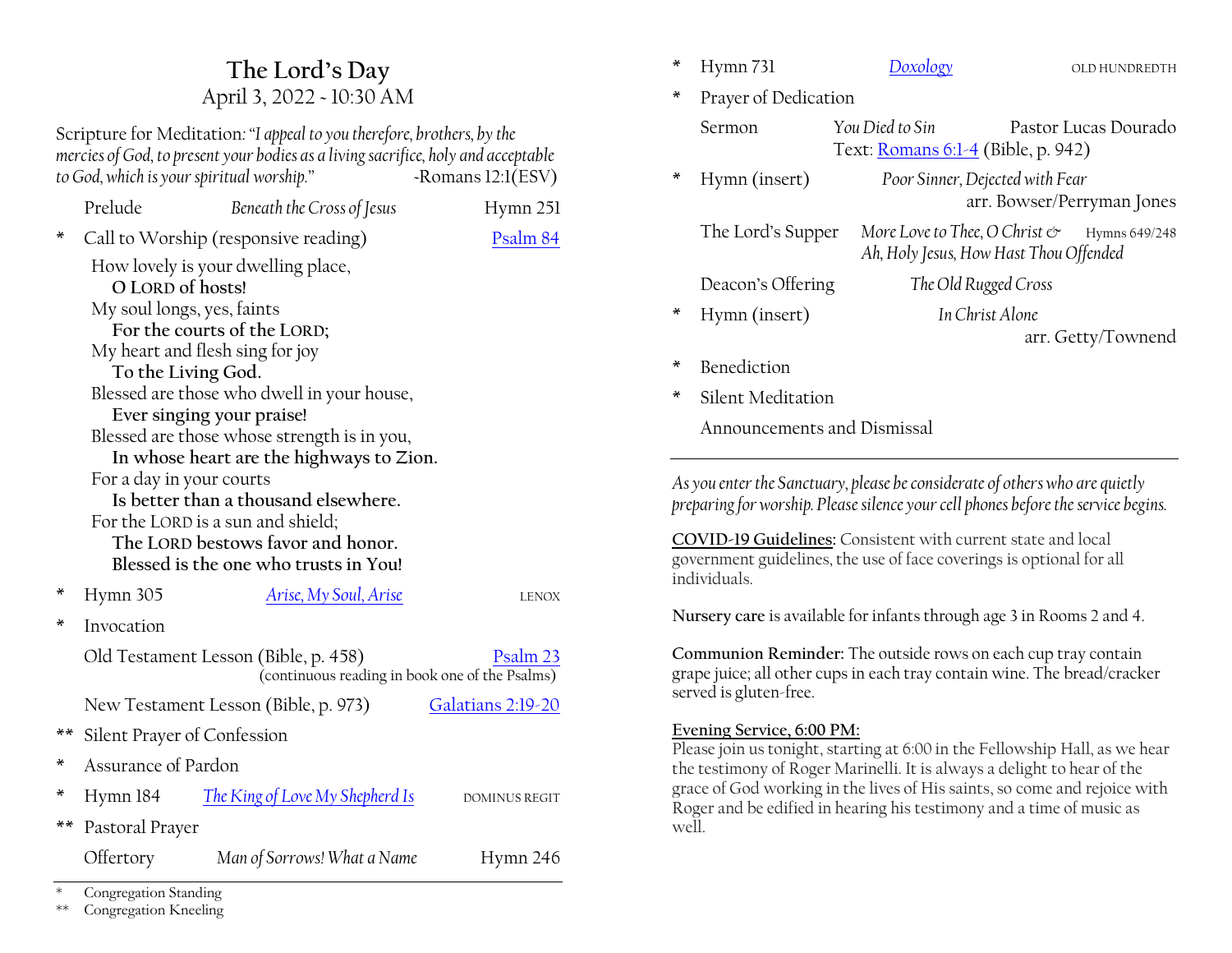## In Christ Alone



Poor Sinner, Dejected with Fear 1. Poor sin-ner de-ject - ed with fear, Un - bos-om thy  $mind$ to the 2. Come just as thou art, with thy woe, Fall down at the feet of the 3. The soul that on Je - sus re - lies, He'll ne-ver, no ne **Contract** ver de-No wrath on his brow\_ he does wear, Nor will he poor Lamb: He will not, He can - not say, Go, Lamb; But sure - ly will He free - ly and faith  $ful$  -  $ly$  gives More bless-ings than ceive; 14 mourn-ers con-demn; His arm of om-ni - po-tent grace Is A foun-tain is o - pened for sin, take out thy  $\leq$  stain And we can con cieve; Yea, down to old age\_\_\_ He will keep, Nor 21 a - ble and will-ing  $\int$  to save; A sweet and a per - ma-nent thou-sands its vir - tues have proved He'll take thee, and plunge<sub>thee</sub> thee therewill He for - sake us at last: He knows and is known by His 27 Ъ. peace He'll free  $ly_$  $and$ faith  $ful$  -  $ly$  give. And wash from filth\_ in His\_ blood. thee<sub>—</sub> in, They're His, and\_  $He$ will hold them fast. sheep;  $\overline{\rho}$ 

Words by William Gadsby; music by Katy Bowser, Matthew Perryman Jones ©2001 MPJ Music / Velveteen Songs CCLI License #2848460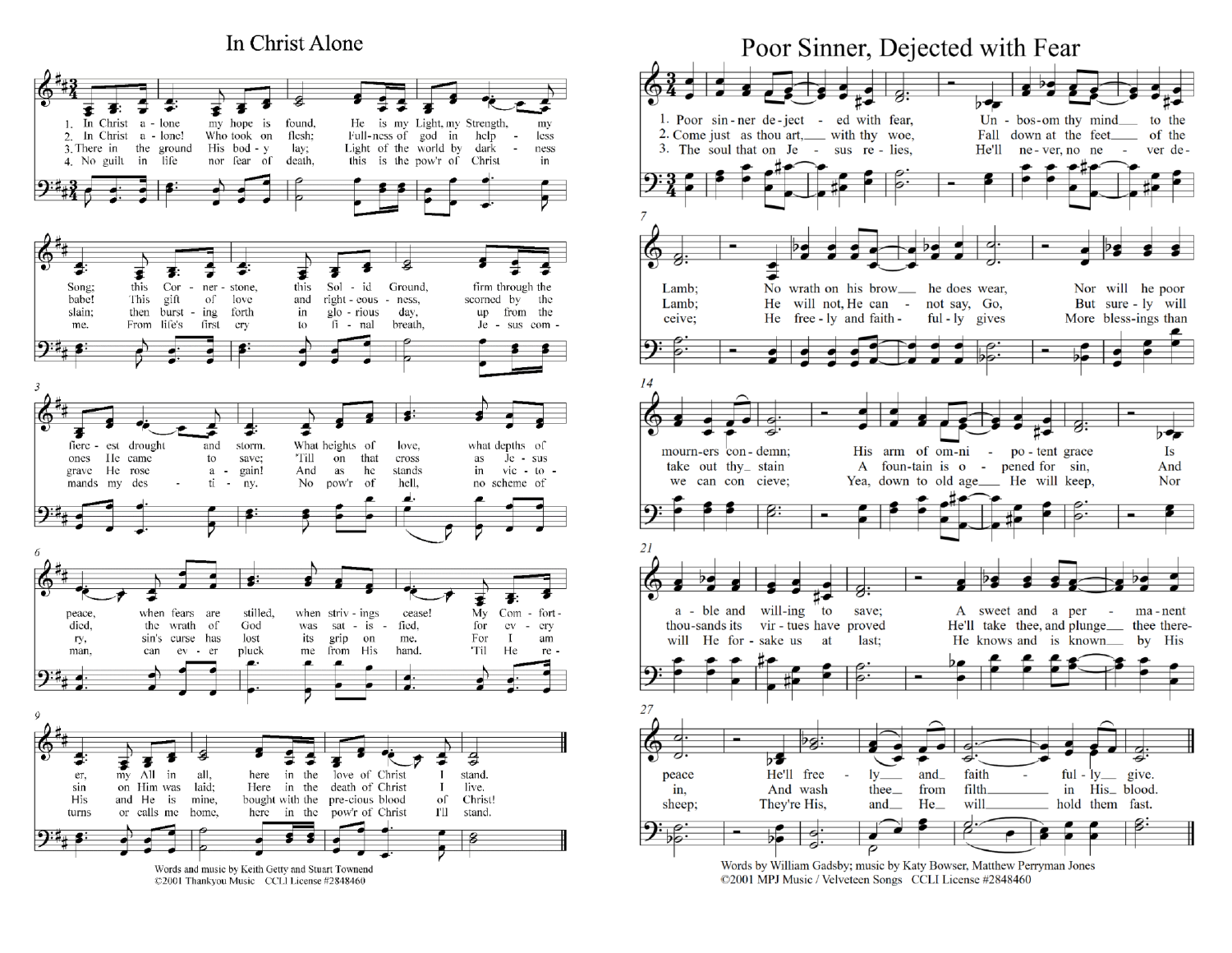# **SERVING IN WORSHIP TODAY**

## **April 3, 2021**

**Worship Leader:** Elder Armand Chenelle **Greeters: Deacon in Charge:** Jeff Edwards **Ushers:** Walter Mayo **Audio:** Benjamin Bassett **Nursery:** *9:30: 10:30 (Worship):* Dee Volkert, Alivia Snyder **Toddler Time: Coffee Clean-up:**

**Evening Audio:**

# **April 10, 2021**

| Worship Leader:   | Pastor Lucas Dourado                       |
|-------------------|--------------------------------------------|
| Greeters:         |                                            |
| Deacon in Charge: | David Embree                               |
| Ushers:           | Peter Benedict                             |
| Audio:            | Benjamin Bassett                           |
| Nursery:<br>9:30: |                                            |
|                   | 10:30 (Worship): Liz Sundet, Julia Lazzaro |
| Toddler Time:     |                                            |
|                   |                                            |

**Coffee Clean-up:**

**Evening Audio:**

# **This Week at Church**

| 7:00 PM | Women's Bible Study    |
|---------|------------------------|
| 6:00 PM | <b>Session Meeting</b> |
| 1:00 PM | <b>Bible Study</b>     |
| 7:00 PM | Prayer Gathering       |
| 7:00 AM | Men's Covenant Group   |
|         |                        |

# **ANNOUNCEMENTS**

# **COMING EVENTS**

### **DISCOVERY CLASS**

Beginning **Sunday, April 10th**, a Discovery Class will begin for those interested in learning more about the ministry of the Presbyterian Church of Coventry. This class runs for 8 weeks and takes place during the Sunday school hour (9:30-10:15). It focuses on understanding the gospel message, the doctrinal distinctives within PCC, and the ministries of our church. It is a time to grow in fellowship and understanding, and provides a helpful avenue for those considering church membership. For those interested please contact Pastor Will (pastorjws@gmail.com) or the church office.

#### **RESURRECTION SUNDAY**

On **Sunday, April 17 (Easter morning),** we will be providing some light refreshments (e.g. pastries, fruit, etc.) **at 9:00 AM**, just prior to the Sunday school hour. You're encouraged to come and enjoy fellowship and food as we celebrate the resurrection of our Lord Jesus Christ. He is Risen!

#### **MUSIC AND MOVEMENT CLASS FOR YOUNG CHILDREN**

A music and movement class for children aged 4 months - 4 years will begin **Thursday, April 21st @ 10:30 AM**.

The class will run for 8 weeks (April 21st  $-$  June 9th), be held in the library at PCC, and be taught by Colleen Millett. You may join at any time.

The class will be around 30 mins long and is based on the world renowned Musikgarten curriculum. We'll enjoy songs, rhymes, movement, stories, instruments, and more. Older siblings are very